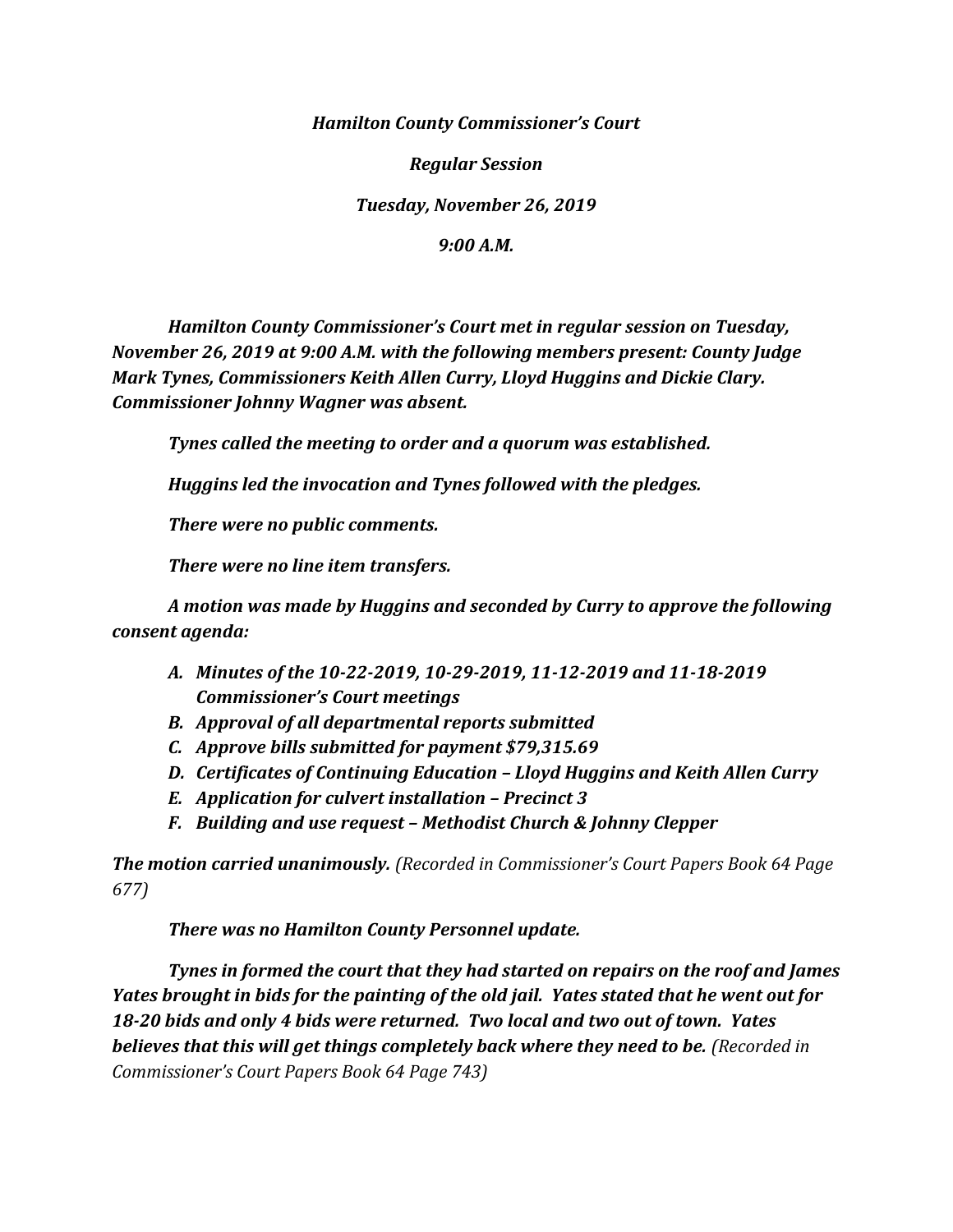*The court is going to take action at another time on this matter in order to give them time to think about it.*

*A motion was made by Clary and seconded by Huggins to accept the fuel bid submitted by Dane Marwitz / Bert Schrank, Inc. for the remainder of the fiscal year 2019-2020. The motion carried unanimously. (Recorded in Commissioner's Court Book 64 Page 754) CC did not receive the original bid back.*

*County Clerk Kiesha Fisher Bagwell spoke to the court about the current election worker wages and a possible increase, but no decisions were made at this time.*

*The discussion on the renaming of county roads in Precinct 3 has been rescheduled to December 17, 2019 at 9:00 A.M.*

*A motion was made by Huggins and seconded by Clary to ratify the plan agreement for TCDRS plan year 2020. The motion carried unanimously. (Recorded in Commissioner's Court Papers Book 64 Page 756)*

*Bagwell also submitted a quote/contract from Kofile for archival indexing records in the amount of \$49,998.44. This is for the indexing of all records from 1961 back as far as the money will take them. This money will come out of the records management fund #026. (Recorded in Commissioner's Court Papers Book 64 Page 757)*

*A motion was made by Tynes and seconded by Huggins to approve the quote/contract submitted by Kofile for archival indexing. The motion carried unanimously.*

*Richard Layne stood and spoke on agenda item #15 pertaining to brush control along county roads and the allocation of funds from R&B common fund #020. He stated that brush control is not part of your expenses that should come out of the fund that was set up as if a bridge was out. He said that this fund was started from reserves. He asked if you spent it on brush control, how are you going to replace a bridge if necessary? He said if it's a road and bridge fund it needs to stay there. He said you should use your reserves within the precinct funds. He thanked the court for the opportunity to speak. (Public Participation Form Recorded in Commissioner's Court Papers Book 64 Page 676)* 

*The court appreciated Layne's comments, but wanted to wait until each member of the court was there to discuss this matter.*

*A motion was made by Clary and seconded by Huggins to approve the contract with Warrick Engineering to review the Hamilton County Subdivision Rules. The motion carried unanimously.*